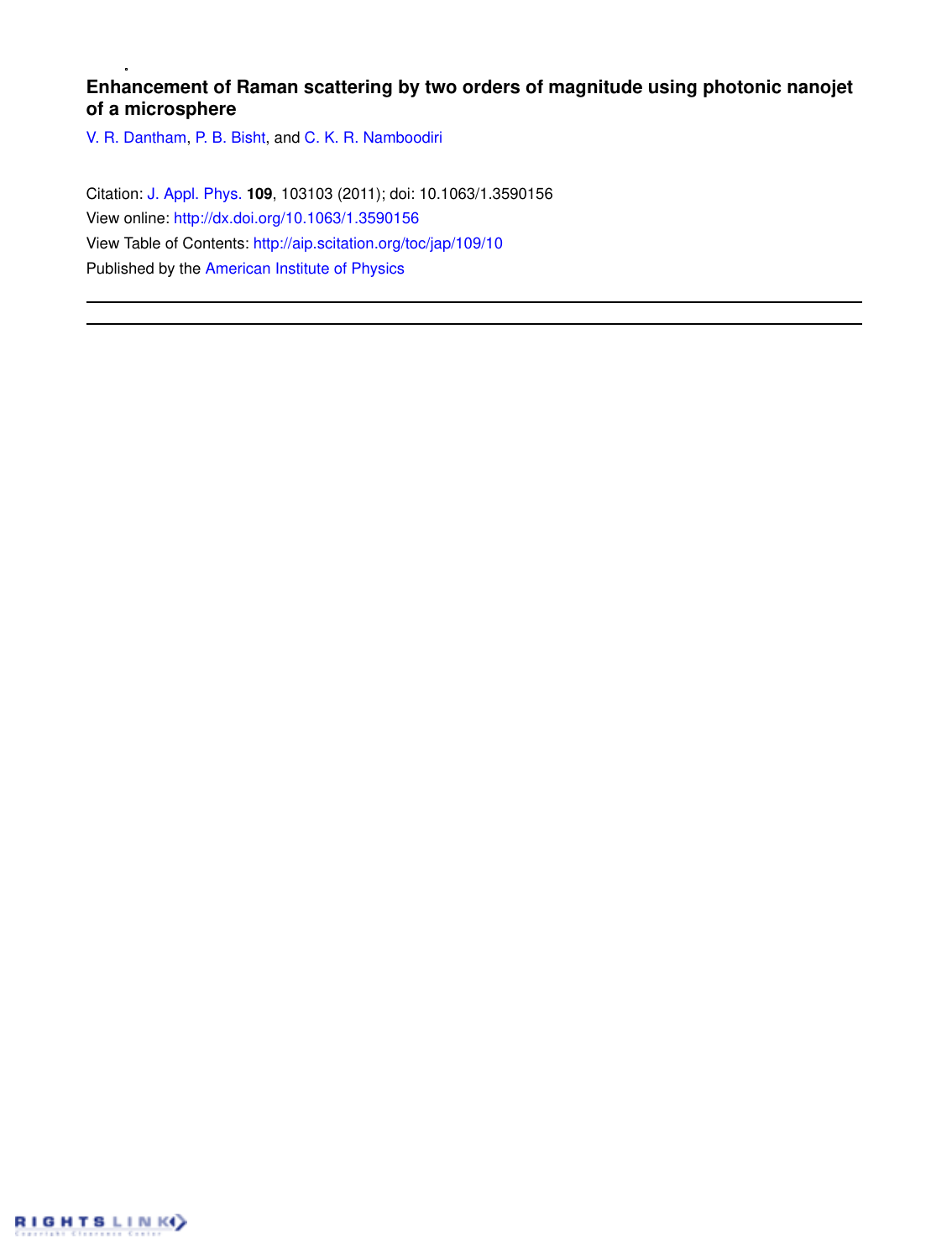# Enhancement of Raman scattering by two orders of magnitude using photonic nanojet of a microsphere

V. R. Dantham, P. B. Bisht, <sup>a)</sup> and C. K. R. Namboodiri

*Physics Department, Indian Institute of Technology Madras, Chennai 600036, India*

(Received 10 January 2011; accepted 11 April 2011; published online 16 May 2011)

The enhancement of Raman signal is observed on excitation through a single microsphere. The dependence of the enhancement ratio (ER) on various parameters viz., numerical aperture (NA) of the microscopic objective lens, pump wavelength, size and refractive index of the microsphere has been studied. The enhancement has been explained due to interaction of the increased field of the photonic nanojet emerging from the single microsphere. The photonic nanojet induced ER of Raman peaks of silicon wafer and cadmium ditelluride is reported here. It is observed for the first time that by suitable selection of the experimental parameters, it is possible to enhance the Raman signal by approximately two orders of magnitude. © 2011 American Institute of Physics. [doi:10.1063/1.3590156]

# I. INTRODUCTION

Raman spectroscopy can be used to obtain the information on the chemical composition and phase transition of the material under investigation. The intensity of the Raman frequency of a molecular vibration is linearly proportional to the concentration of the specific molecule and its cross sec- $\{\text{tion}\right\}$ . Due to small interactive cross sections, the Raman scattering signal is extremely weak. Several mechanisms such as surface-enhanced Raman scattering,<sup>2</sup> tip enhanced Raman scattering,<sup>3</sup> shell-isolated nanoparticle-enhanced Raman spectroscopy,<sup>4</sup> and resonance Raman scattering<sup>1</sup> are being used for improving the Raman scattering signal.

The Raman scattering signal can also be enhanced by the photonic nanojet emerging from the single microparticles. Theoretical studies<sup>5,6</sup> on photonic nanojet have been carried out for plane and Gaussian beam excitations, respectively. By using closely packed spherical silica microparticles, Yi *et al.*<sup>7</sup> have achieved an enhancement factor of 6 in the Raman scattering. With the single polystyrene microspheres, Du *et al.*<sup>8</sup> have observed enhancement factor of 11 in the Raman scattering peak of silicon wafer. During the experiment on variation of the size of the single microspheres, $\frac{9}{2}$  we noticed that this enhancement depends upon the pump wavelength, the refractive index of the microsphere and the collection objects. In the present study, therefore we report the variation in the enhancement factors of Raman peaks of silicon wafer and cadmium ditelluride  $(CdTe<sub>2</sub>)$  thin films due to these parameters. It is observed for the first time that by suitable selection of the experimental parameters, it is possible to enhance the Raman signal by approximately 2 orders of magnitude.

#### II. EXPERIMENTAL

The CdTe<sub>2</sub> thin film was deposited on the slide glass from the cadmium telluride (CdTe) bulk by using a thermal evaporation unit (Hind High Vacuum Company, Bangalore)

at a vacuum of  $9 \times 10^{-5}$  mbar. The silica (Duke Scientific Corp.) and barium titanate  $(BaTiO<sub>3</sub>)$  (Mo-sci. Corp.) microspheres were used as received. A few microspheres were transferred to a silicon wafer/ $CdTe<sub>2</sub>$  thin film for the spectral measurement.

Raman spectra of substrate (silicon wafer/CdTe<sub>2</sub> film) were recorded by using a Raman spectrometer (Jobin Yvon, model HR-300) equipped with a He-Ne laser (632.8 nm) and an  $Ar^+$  laser (488 nm). The excitation laser with a Gaussian profile was focused on the substrate through a single microsphere by using a  $10 \times (NA = 0.25)$  microscopic objective lens as shown in Fig. 1. The Raman scattering signal was collected in the backscattering geometry, and was guided to a Peltier-cooled CCD (DV420 A-OE-324) detector. A 3  $cm^{-1}$ resolution (with a grating of 600 grooves/mm) in the Raman shift has been used to record these spectra. The laser power used to irradiate the sample was measured at the laser head and was kept at 20 mW for all the measurements. The exposure time was kept as 5 s for each measurement. The Raman peak of silicon wafer at  $521 \text{ cm}^{-1}$  was also used to calibrate the spectrometer.

## III. THEORETICAL ASPECTS

The total electric field in the photonic nanojet emerging from a single dielectric particle (Fig. 2) due to the plane wave excitation is given by $10$ 

$$
\mathbf{E}_{\text{jet}}(\mathbf{r}) = \mathbf{E}_{\text{inc}}(\mathbf{r}) + \mathbf{E}_{\text{sca}}(\mathbf{r}),\tag{1}
$$

where **r** is the radial distance.  $E_{inc}(r)$  and  $E_{sca}(r)$ , respectively, are the incident and scattered wave fields given by

$$
\mathbf{E}_{\rm inc}(\mathbf{r}) = \sum_{n=1}^{\infty} i^n \{ (2n+1) / [n(n+1)] \} [\mathbf{M}_{o\ln}^{(1)}(\mathbf{r}) - i\mathbf{N}_{e\ln}^{(1)}(\mathbf{r})],
$$
\n(2)

$$
\mathbf{E}_{\text{sca}}(\mathbf{r}) = \sum_{n=1}^{\infty} i^n \{ (2n+1) / [n(n+1)] \} [ia_n \mathbf{N}_{e \ln}^{(3)}(\mathbf{r}) - b_n \mathbf{M}_{o \ln}^{(3)}(\mathbf{r})],
$$
(3)

a)Author to whom correspondence should be addressed. Electronic mail: bisht@iitm.ac.in. Fax: +91-44-2257-0545,-0509.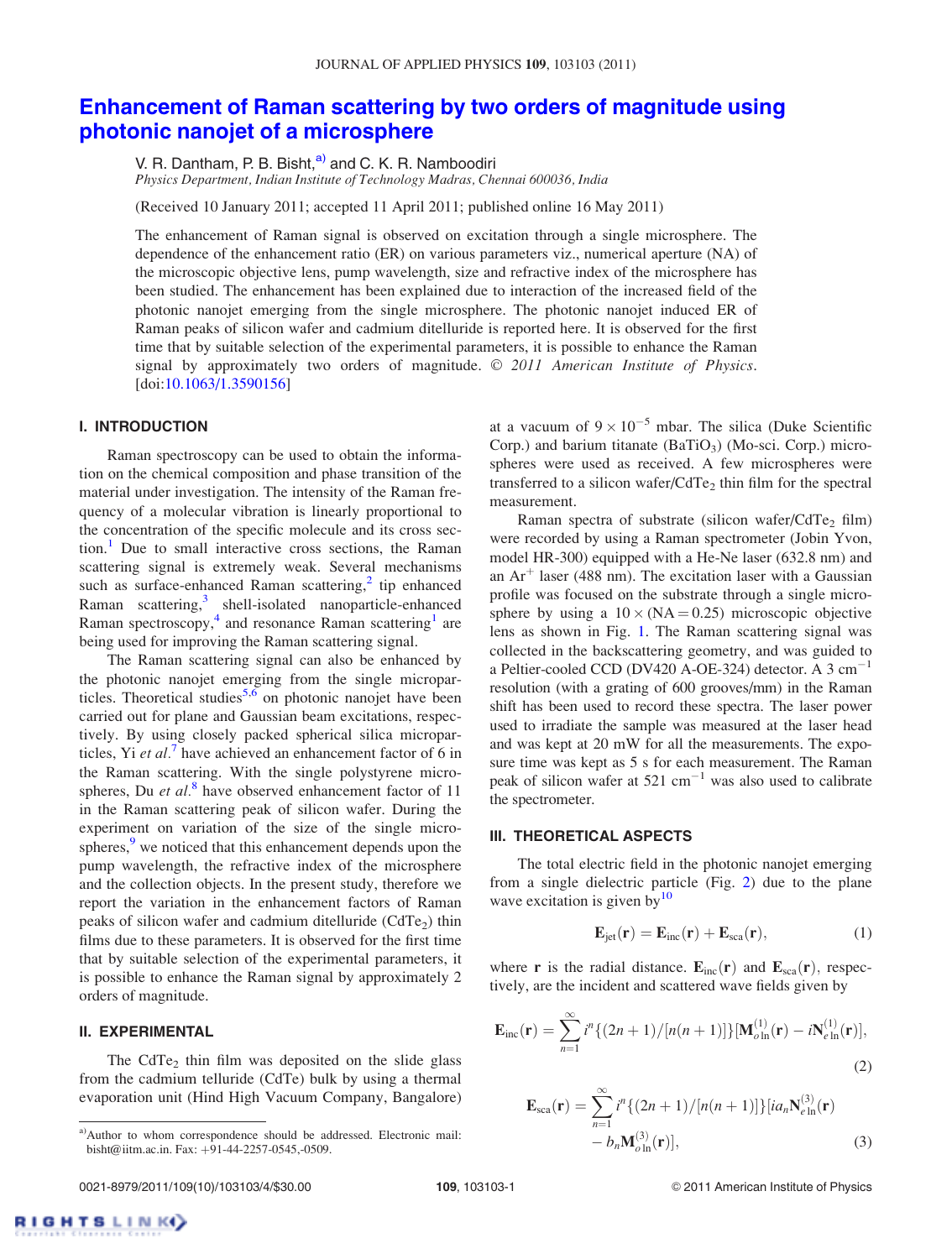

FIG. 1. The schematic of the experimental setup for enhancement of Raman scattering signal of the sample with (a) smaller and (b) larger microsphere. Here,  $2\omega_0$  is the beam diameter at the focal point.  $2\omega(z)$  and  $2\omega(z')$  are the beam diameters at the distances *z* and *z'*, respectively.

where  $M_{\text{o} \ln}$  and  $N_{e \ln}$  are the vector spherical harmonics. The superscripts  $(1)$  and  $(3)$  appended to the vector spherical harmonics denote the spherical Bessel and Hankel functions, respectively.  $a_n$  and  $b_n$  are the scattering coefficients and are the function of refractive index of the sphere  $(n_{\text{sphere}})$  relative to the surrounding medium and the size parameter (*x*). The size parameter is given by

$$
x = 2\pi a n_{\text{med}}/\lambda,\tag{4}
$$

where *a* is the radius of the sphere.  $\lambda$  is the wavelength of the light and  $n_{\text{med}}$  is the refractive index of the surrounding medium.

#### IV. RESULTS AND DISCUSSION

# A. Enhancement of Raman scattering signal for silicon wafer

The silicon wafer was selected for the present study as a standard sample. It is well known that the silicon wafer has a sharp peak at  $521 \text{ cm}^{-1}$  assigned as the first order transverse optical (TO) mode.<sup>11</sup>

#### 1. Effect of microsphere diameter

The Raman spectra of silicon wafer were recorded by exciting through the single silica microspheres. However,



FIG. 2. Schematic of the photonic nanojet emerging from a single microsphere.

without keeping the microsphere in the field of view, the obtained spectrum is weak as seen by the comparison of the two spectra in panel A of Fig. 3. For a silica microsphere of  $\sim$  diameter 36  $\mu$ m, the Raman signal enhances by about 16 times. This indicates that the electric field is well confined to the surface of the silicon wafer in a nanometer-scale region. Since the Raman scattering signal is strongly dependent on the electric field, it is enhanced due to the strong localization of the electric field. This is due to the photonic nanojet emerging from the single microsphere due to the Gaussian beam excitation. The photonic nanojets,<sup>5</sup> can be created with small (radius  $\approx \lambda$ ) as well as with large (radius  $> 20\lambda$ ) microspheres.<sup>12</sup>

Panel B shows the Raman spectrum of silicon wafer on excitation through a single silica microsphere of diameter  $\sim10$  $\mu$ m. Along with the TO mode of silicon, several sharp peaks appear in the lower and higher Raman shift region. These peaks are known as whispering gallery modes (WGMs) of the microsphere.<sup>9</sup>

The value of the enhancement ratio (ER) of the Raman intensity was calculated for different microspheres. This was done by taking the ratio of the Raman intensity of the sample with excitation through a single microsphere to that with the direct excitation (without a microsphere). It can be seen that the ER increases with the microsphere diameter (panel C). In the present case, the maximum ER  $(\sim 16)$  is obtained for the microsphere of diameter  $\sim$ 36  $\mu$ m. This is obtained by placing the microsphere at a distance of 0.11 mm away from the focus point as shown in the Fig. 1. At this distance, the beam waist can be estimated follows.

The Gaussian beam waist  $[\omega(z)]$  at a distance (*z*) is given by  $13$ 

$$
\omega(z) = \omega_0 \left[ 1 + \left( \lambda z / \pi \omega_0^2 \right)^2 \right]^{1/2},\tag{5}
$$

where the minimum beam waist  $(\omega_0)$  at focus is given by<sup>14</sup>

$$
\omega_0 = 0.61 \lambda / \text{NA}.\tag{6}
$$

At a distance of 0.11 mm, the beam diameter incident on the microsphere is estimated to be 29.2  $\mu$ m. It can be seen that the microsphere diameter (36  $\mu$ m) is within an error of 23% of this estimate. It is also observed that the ER decreases on moving the sample from the focus point toward the objective lens.

# 2. Effect of refractive index of the microsphere  $(n_{sphere})$

The electric field in the photonic nanojet depends on the refractive index of the microsphere [Eqs.  $(1)$ – $(4)$ ]. In order to see the effect of refractive index of the microsphere, the Raman spectra of silicon wafer were also recorded by exciting through the larger refractive index  $(n_{\text{sphere}} = 2.1)$  microsphere of BaTiO<sub>3</sub>. The observed values of ER with silica and  $BaTiO<sub>3</sub>$  microspheres of two different sizes are shown in the Table I. It can be seen that the ER values with the BaTiO<sub>3</sub> microspheres are lower than those of silica. This is due to the fact that the electric field strength in the photonic nanojet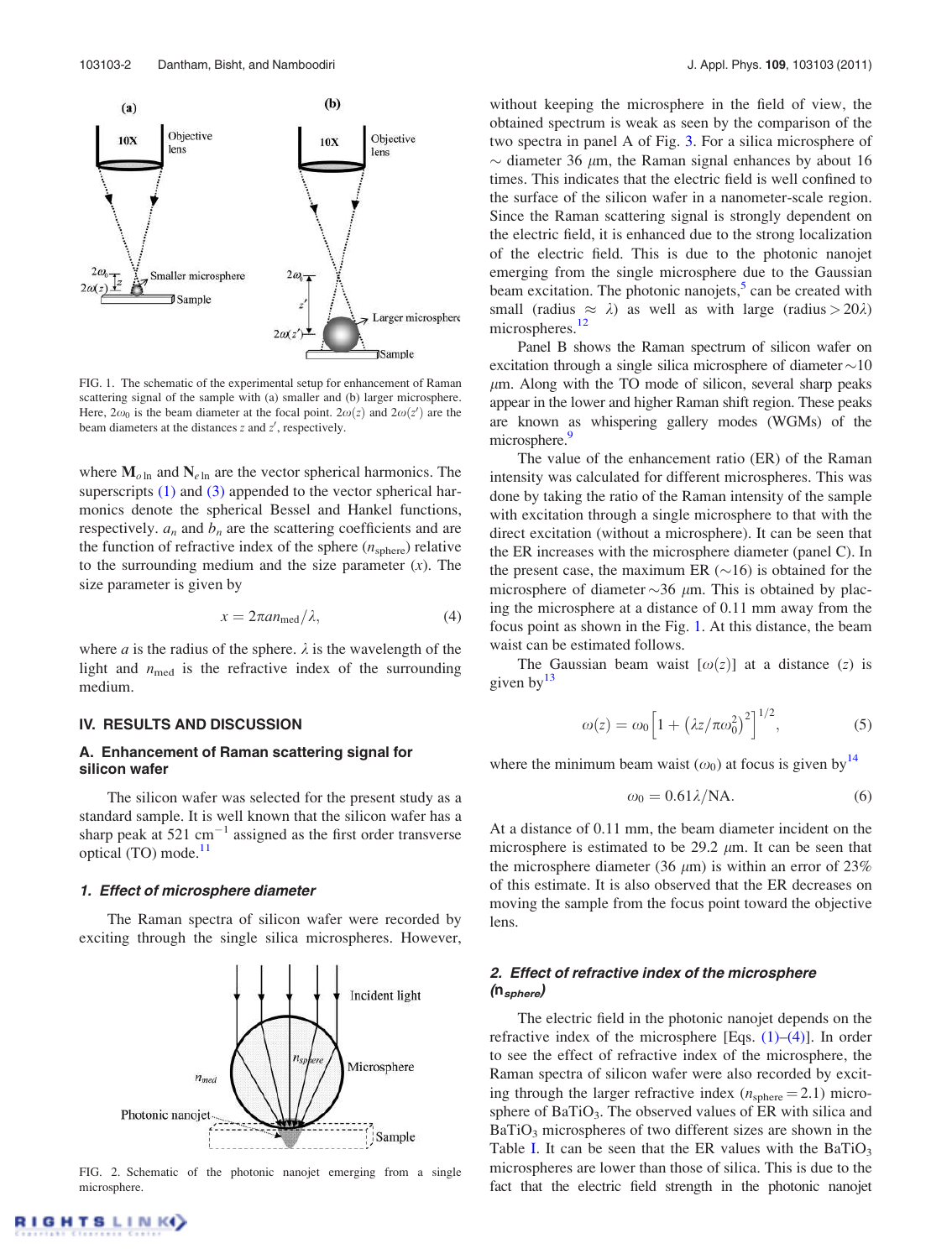

FIG. 3. (A) Enhancement of Raman intensity of the 521  $\text{cm}^{-1}$  peak of silicon wafer (with microsphere of diameter  $\sim$ 36  $\mu$ m). Typical Raman spectrum of silicon wafer on exciting through a single silica microsphere of diameter  $\sim$  10  $\mu$ m (B). The inset shows an expanded region of the spectrum showing WGMs. Panel C shows the ER obtained with single silica microspheres.

decreases on increasing the refractive index of the microparticle<sup>5</sup> and is lower in  $BaTiO<sub>3</sub>$  microsphere.

# 3. Effect of pump wavelength  $(\lambda)$

Along with the refractive index, the electric field in the photonic nanojet also depends upon the pump wavelength. The Raman spectra of silicon wafer were also recorded on exciting with 488 nm. Obtained values of ER are shown in the Table II. It can be seen that the ER values increase on decreasing the  $\lambda$ . This observation can be understood as follows. In the case of excitation of a dielectric microsphere by a Gaussian beam of wavelength  $\lambda$ , the effective volume of the photonic nanojet beyond the microsphere is given by $<sup>6</sup>$ </sup>

TABLE I. Dependence of ER of TO mode of the silicon on the refractive index of the microsphere.

| Diameter $(\mu m)$ | ER                                    |                              |
|--------------------|---------------------------------------|------------------------------|
|                    | Silica ( $n_{\text{sphere}} = 1.45$ ) | $BaTiO3$ ( $nsphere = 2.1$ ) |
| 13                 | 10                                    | o                            |
| 36                 | 16                                    | 14                           |

$$
0.6(\lambda/n_{\rm med})^3. \tag{7}
$$

Therefore, the photonic nanojet due to 488 nm confines into a smaller volume beyond the microsphere as compared to that with 632.8 nm. Due to stronger confinement of light, the electric field in the photonic nanojet increases more in the case of 488 nm excitation resulting in more enhancement.

# B. Enhancement of Raman scattering signal for CdTe<sub>2</sub> thin film

To confirm the obtained results with the standard sample of silicon, we studied the thin film of  $CdTe<sub>2</sub>$  as another example. The Raman spectra of the thin film obtained with the excitation wavelength of 632.8 nm are shown in Fig. 4.

TABLE II. Excitation wavelength dependence of ER of TO mode of silicon for BaTiO<sub>3</sub> microsphere.

|                    | ER                   |                    |  |
|--------------------|----------------------|--------------------|--|
| Diameter $(\mu m)$ | $\lambda = 632.8$ nm | $\lambda = 488$ nm |  |
| 13                 | h                    | 14                 |  |
| 36                 | 14                   | 32                 |  |